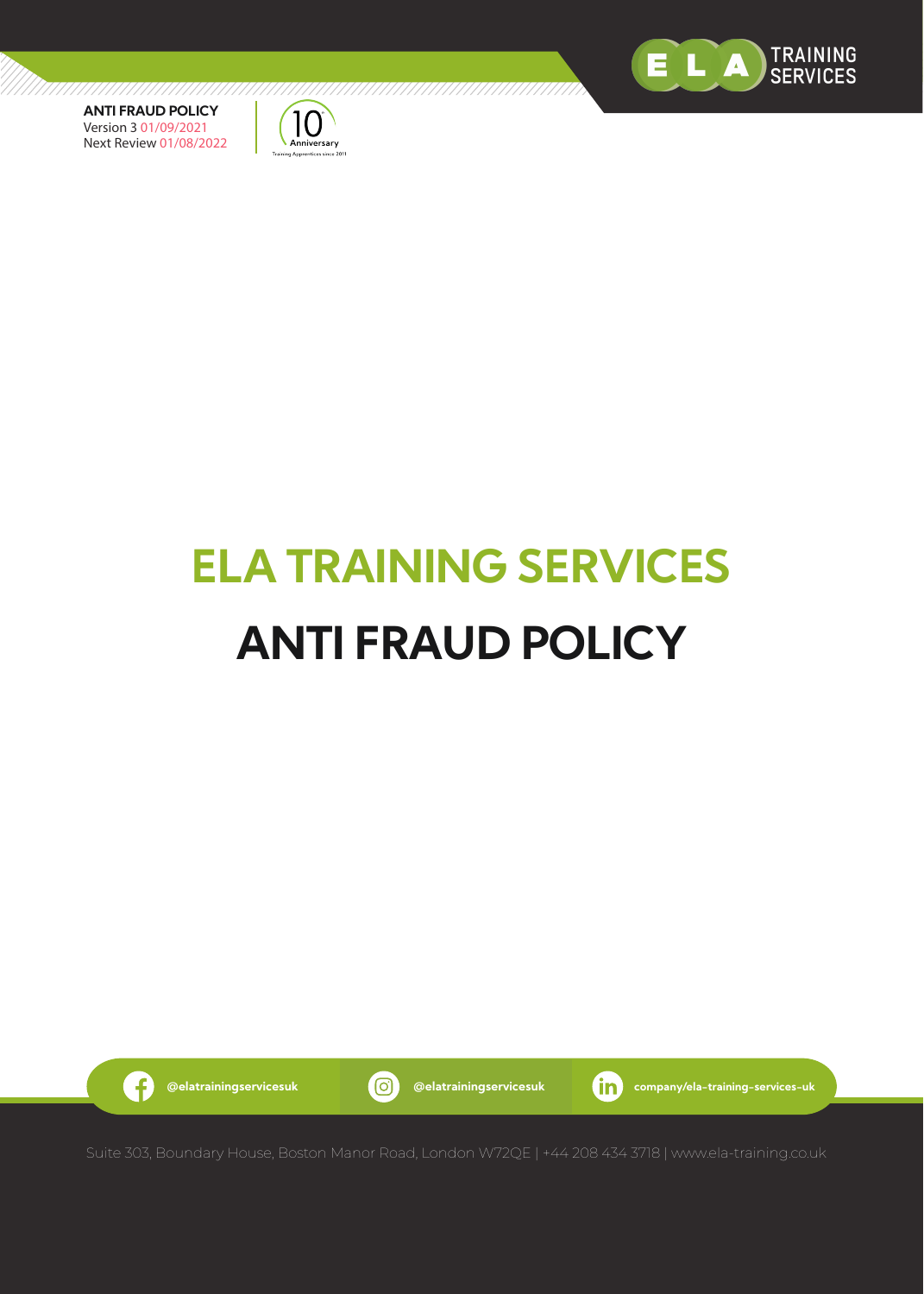



,,,,,,,,,,,,,,,,,,,,,,,

## **Introduction**

This policy is to help prevent fraud and corruption and to develop an anti-fraud culture. ELA is committed to conducting its activities fairly, honestly and openly, in accordance with relevant legislation, and to the highest standards of integrity.

ELA is committed to protecting its operations and reputation and its funders, staff and learners from fraud and other corrupt activity. ELA has no tolerance of fraud committed by staff or associated persons, and aims to eliminate instances of fraud.

Anybody associated with ELA who commits fraud, theft or any other dishonesty, or who becomes aware of it and does not report it, will be subject to appropriate disciplinary action.

#### **Definitions**

.G

**Fraud:** A deliberate intent to acquire money or goods dishonestly through the falsification of records or documents. The deliberate changing of financial statements or other records by either; a member of the public or someone who works for ELA. The criminal act is the attempt to deceive and attempted fraud is therefore treated as seriously as accomplished fraud

**False Accounting:** Making fraudulent statements with a view to personal gain or gain for another: for example, falsely claiming overtime, travel and subsistence, sick leave or special leave (with or without pay)

**Theft:** Dishonestly acquiring, using or disposing of physical or intellectual property belonging to ELA or to individual members of the organisation.

**Misuse of equipment:** Deliberately misusing materials or equipment belonging to ELA for financial or material benefit.

**Abuse of position:** Exploiting a position of trust within the organisation for financial or material benefit.

**@elatrainingservicesuk @elatrainingservicesuk company/ela-training-services-uk**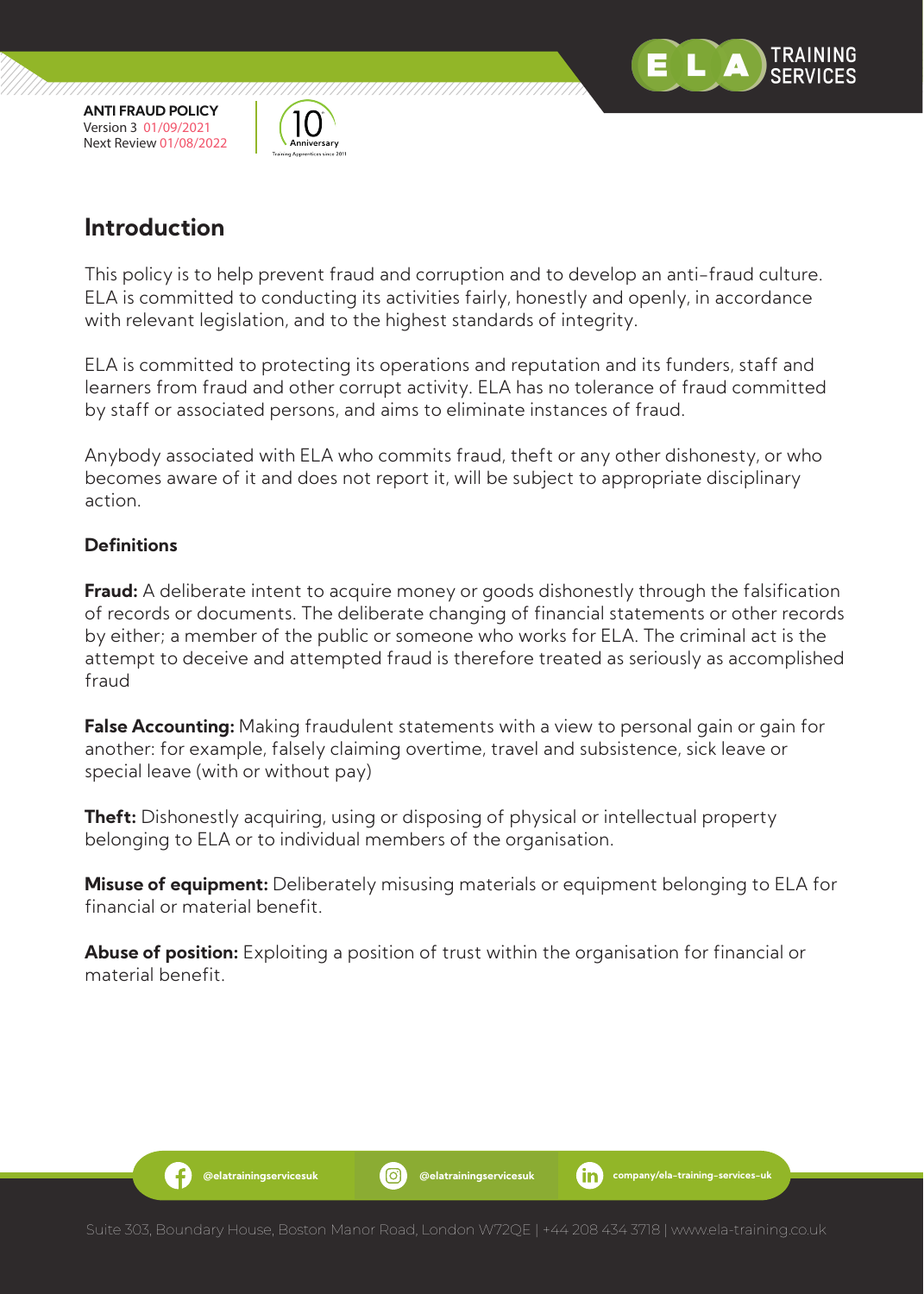

77777777777777777777



77777777777777

#### **Policies and Principles**

ELA is committed to preventing fraud and corruption from occurring and to developing an anti-fraud culture. To achieve this, it will:

• Develop and maintain effective controls to prevent fraud, including an ongoing monitoring of financial transactions by Internal Audit

- Ensure that, if fraud occurs, a vigorous and prompt investigation takes place;
- Take appropriate disciplinary and legal action in all cases, where justified;
- Review systems and procedures to prevent similar frauds;

• Investigate whether there has been a failure in supervision and take appropriate disciplinary action where supervisory failures occurred; and

• Record and report all discovered cases of fraud. The following policies and principles apply:

• ELA staff must have, and be seen to have, the highest standards of honesty, propriety and integrity in the exercise of their duties.

• ELA will not tolerate fraud, impropriety or dishonesty and will investigate all instances of suspected fraud, impropriety, or dishonest conduct by its staff or external organisations (contractor or client).

• Staff must not defraud ELA, other staff members, learners, clients or contractors, in any way. ELA will take action - including dismissal and/or reporting to the criminal authorities of suspected fraudulent acts or activities - against any member of staff defrauding (or attempting to defraud) other staff members, learners, clients or contractors.

• ELA will take action - including reporting to the criminal authorities of suspected fraudulent actings or activities - against external organisations defrauding (or attempting to defraud) ELA, its staff in the course of their work, learners, clients or contractors.

• ELA will co-operate fully with an external investigating body.

• ELA will always seek to recover funds lost through fraud. All frauds will be reported to Internal Audit.

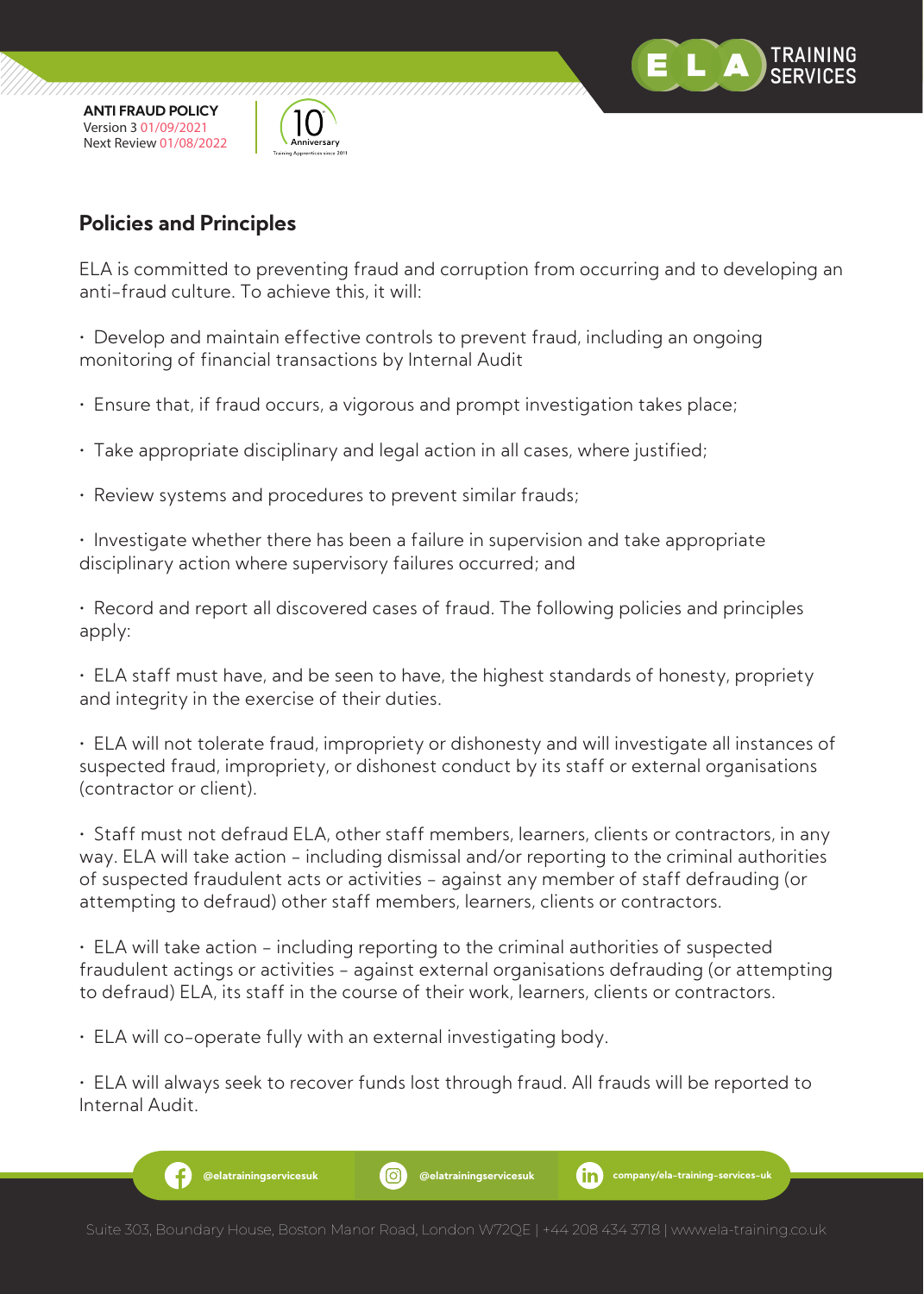

,,,,,,,,,,,,,,,,,,,,,,





ELA has established arrangements for staff to report any concerns they may have without fear of prejudice or harassment. This applies to concerns relating to fraud and to any other concerns relating to dishonesty or malpractice.

Concerns which should be reported include, but are not limited to, staff committing or attempting to commit:

- Any dishonest or fraudulent act;
- Forgery or alteration of documents or accounts;
- Misappropriation of funds, supplies or other assets;
- Impropriety in the handling or reporting of money or financial transactions;
- Profiting from an official position;
- Disclosure of official activities or information for advantage;
- Accepting or seeking value from third parties by virtue of official position or duties;
- Theft or misuse of property, facilities or services.
- External organisations' actions which should be reported include:
- Being offered a bribe or inducement by a supplier;
- Receiving fraudulent invoices from a supplier;

G)

• Reported allegations of corruption or deception by a supplier.

**@elatrainingservicesuk @elatrainingservicesuk company/ela-training-services-uk**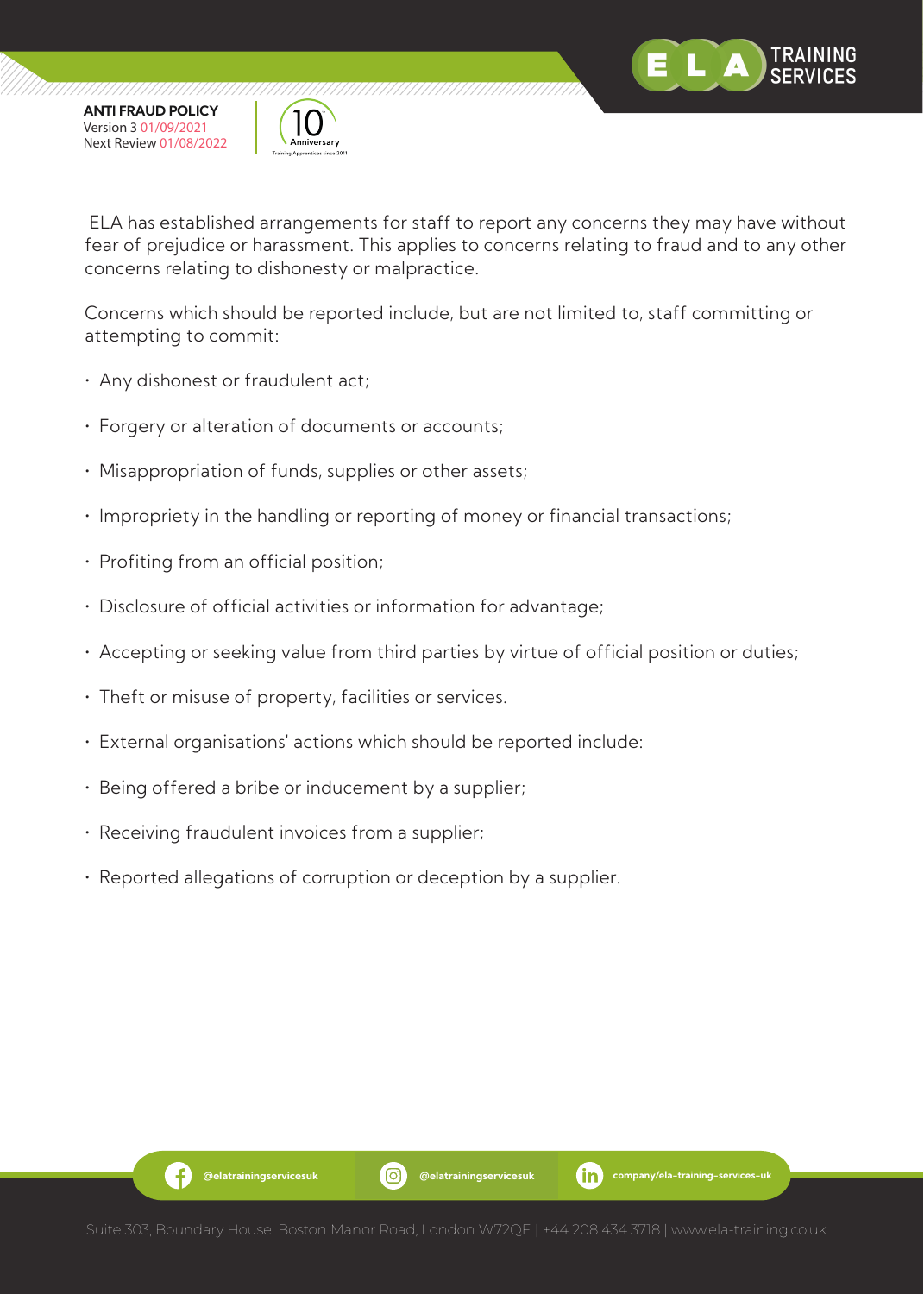

77777777777777777777



7777777777777

#### **Responsibilities**

• In relation to the prevention of fraud, theft, misuse of equipment and abuse of position, specific responsibilities are as follows:

• Directors:

• The Directors are responsible for establishing and maintaining a sound system of internal control that supports the achievement of ELA's policies, aims and objectives.

• The system of internal control is designed to respond to and manage the whole range of risks which ELA faces.

• The system of internal control is based on an on-going process designed to identify the principal risks, to evaluate the nature and extent of those risks and to manage them effectively. Managing fraud risk is seen in the context of the management of this wider range of risks.

#### **The Managing Director (MD):**

Overall responsibility for managing the risk of fraud has been delegated to the CEO. That responsibility includes:

• Undertaking a regular review of the fraud risks associated with each of the key organisational objectives.

• Establishing an effective anti-fraud response plan, in proportion to the level of fraud risk identified.

• The design of an effective control environment to prevent fraud.

• Establishing appropriate mechanisms for: reporting fraud risk issues reporting significant incidents of fraud or attempted fraud to the Board of Directors;

• Liaising with ELA's appointed Auditors.

• Making sure that all staff are aware of the ELA's Anti-Fraud Policy and know what their responsibilities are in relation to combating fraud;

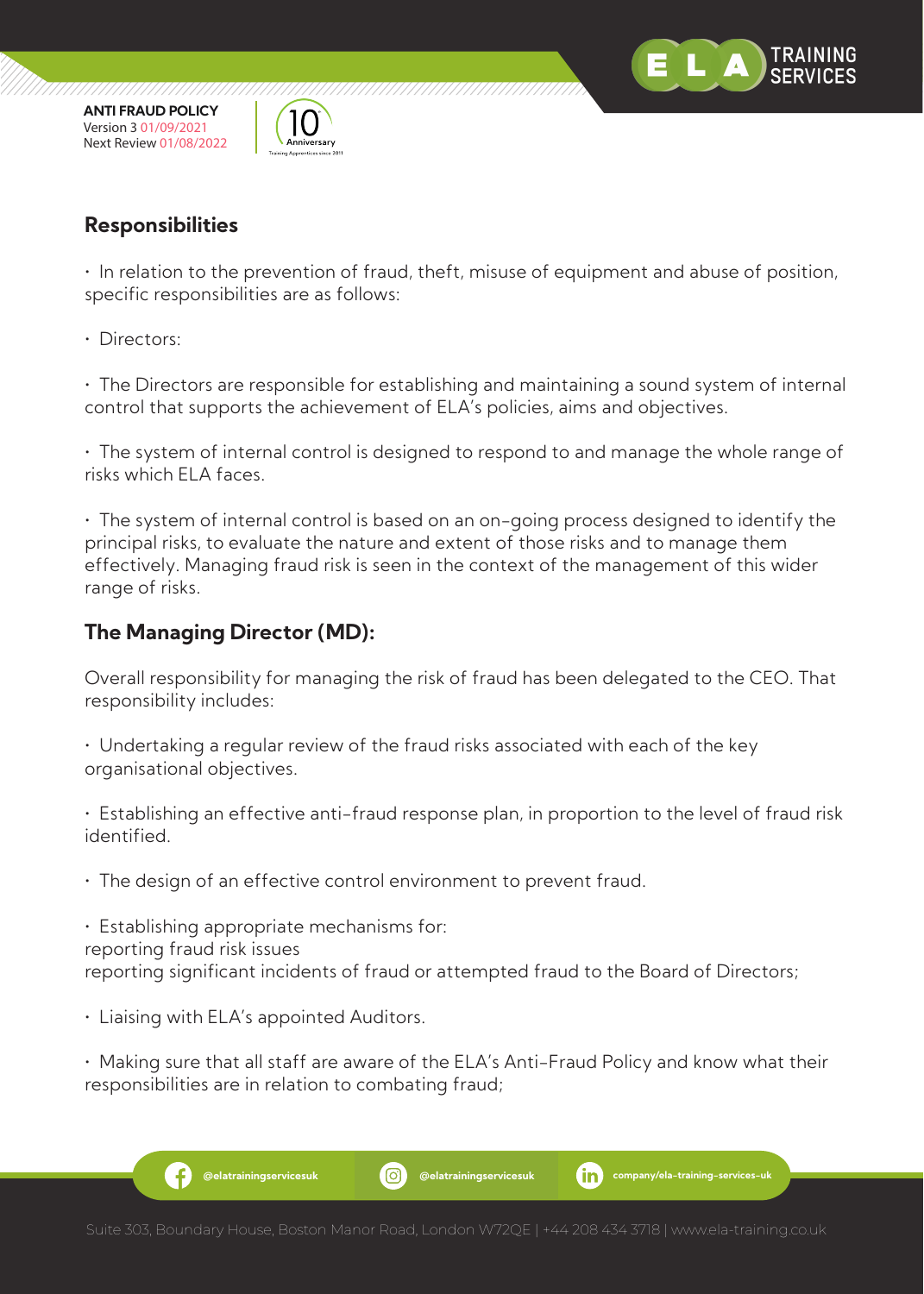



• Ensuring that appropriate anti-fraud training is made available to Directors and staff as required; and

• Ensuring that appropriate action is taken to minimise the risk of previous frauds occurring in future.

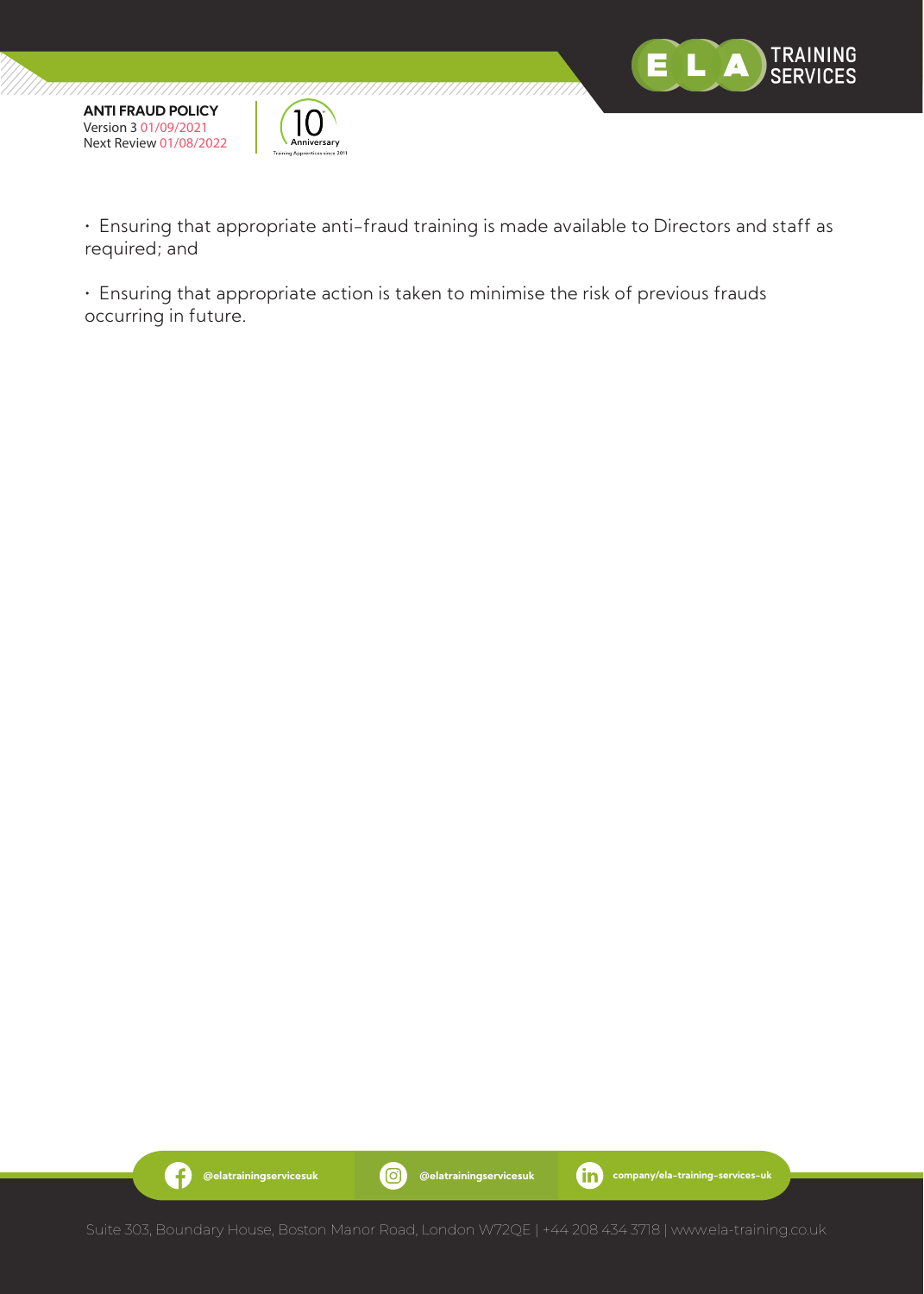



### **Appointed investigator**

The appointed Investigator will be responsible for investigating allegations of fraud including:

• Carrying out a thorough investigation if fraud is suspected, with the support of other staff, where necessary;

- Gathering evidence, taking statements and writing reports on suspected frauds;
- Liaising with the MD where investigations conclude that a fraud has taken place;
- Identifying any weaknesses which contributed to the fraud; and
- If necessary, making recommendations for remedial action.

• To carry out these duties the Appointed Investigator will have unrestricted access to the MD and the Senior Management Team.

• For more information on conducting investigations a useful ACAS guide can be found here:

https://www.acas.org.uk/disciplinary-procedure-step-by-step/step-3-carrying-out-an-in vestigation.

#### **Review**

This policy will be reviewed on an annual basis.

| <b>Adoption Date</b> | <b>Updated</b> | <b>Review date</b> | <b>Director</b>  |
|----------------------|----------------|--------------------|------------------|
| 2018                 | 01/09/2021     | 01/08/2022         | <b>Jen Denny</b> |